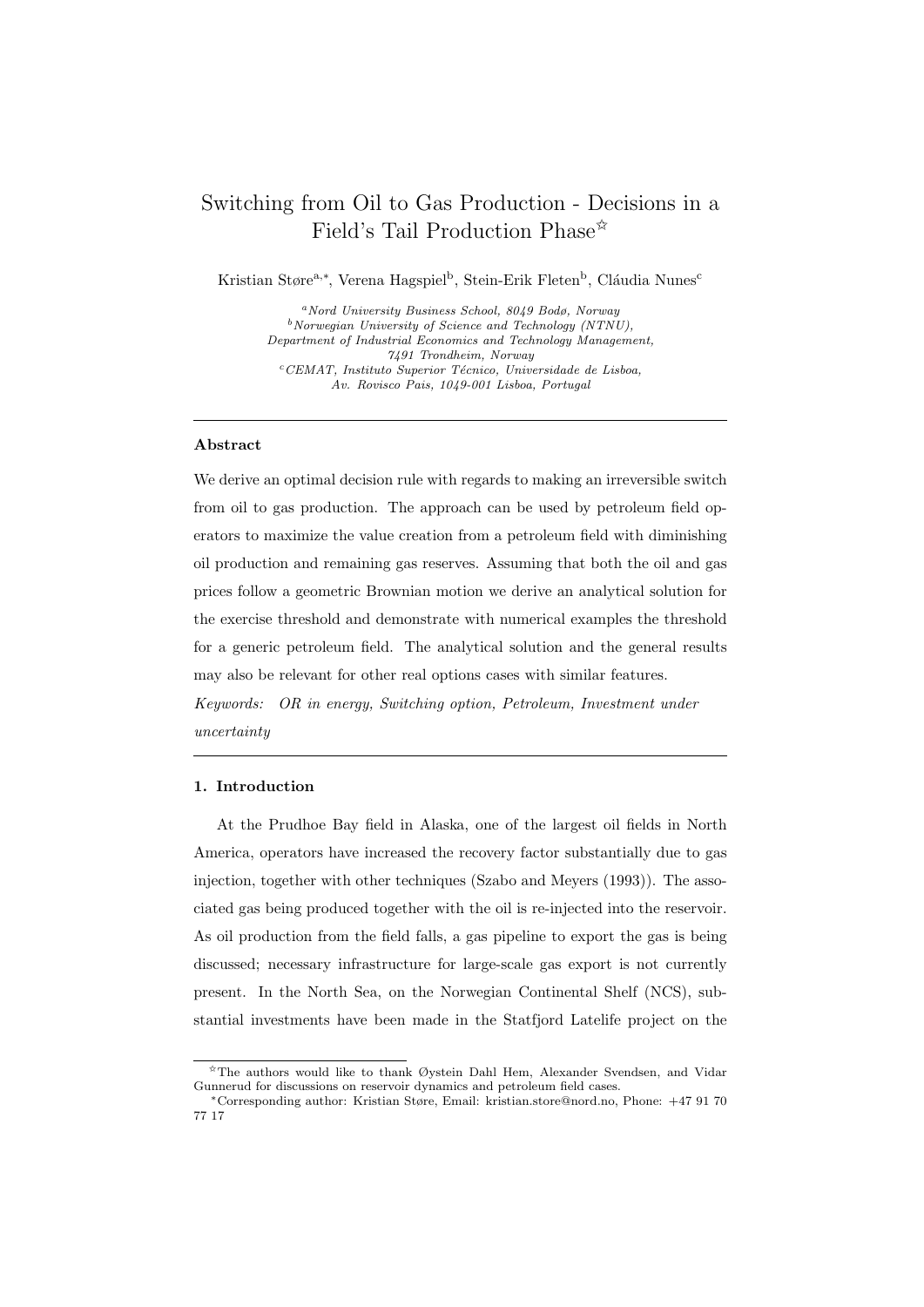Statfjord field. The investments, including a new pipeline which connects the gas exports of the field to the UK market, have changed the primary function of the production facilities from predominantly oil production to gas production. On the Oseberg field, also located on the NCS, gas injection has also been used to enhance oil production. The field has been in a phase of declining oil production for many years, often refered to as the "tail production phase". Discussions are ongoing as to what the optimal course for future action should be and producing the injected gas is one of the considered alternatives.

Injection of natural gas is one of a number of techniques employed by operators of petroleum fields to increase the recovery rate of oil. The gas used for injection may be associated gas produced together with the oil, gas transported to the field from other sources, or a combination of the two. From a business point of view this makes sense as long as the value of continuing oil production under the gas injection scheme is higher than the alternative value of stopping the gas injection and investing in producing and exporting the gas that has been injected (the term "export" here means the transportation of the gas to a market). As the oil field matures, and the amount of oil in the reservoir as well as the oil production rate decline, it may become optimal to export the gas rather than continuing the injection scheme. This could involve substantial investments in both the production facilities and in export solutions for the gas, as well as having a strong adverse effect on the oil production. Therefore, determining the optimal timing to start gas production and export is relevant for a number of stakeholders in a petroleum field. For the operators and owners of petroleum fields such models can contribute to maximizing the value of the asset both for themselves and the society in which they operate. Also, policymakers can make use of such models to avoid value-erosive regulations or approval decisions.

The type of optionality considered here falls naturally into a category of real options called switching options. One of the earliest examples of a valuation model for a switching option is that of Brennan and Schwartz (1985) who, using a copper mine as an example, value the combined options to temporarily shut down, re-opening after a temporary shutdown, and abandoning entirely. Hahn and Dyer (2008), also studying an oil-to-gas switching option, propose a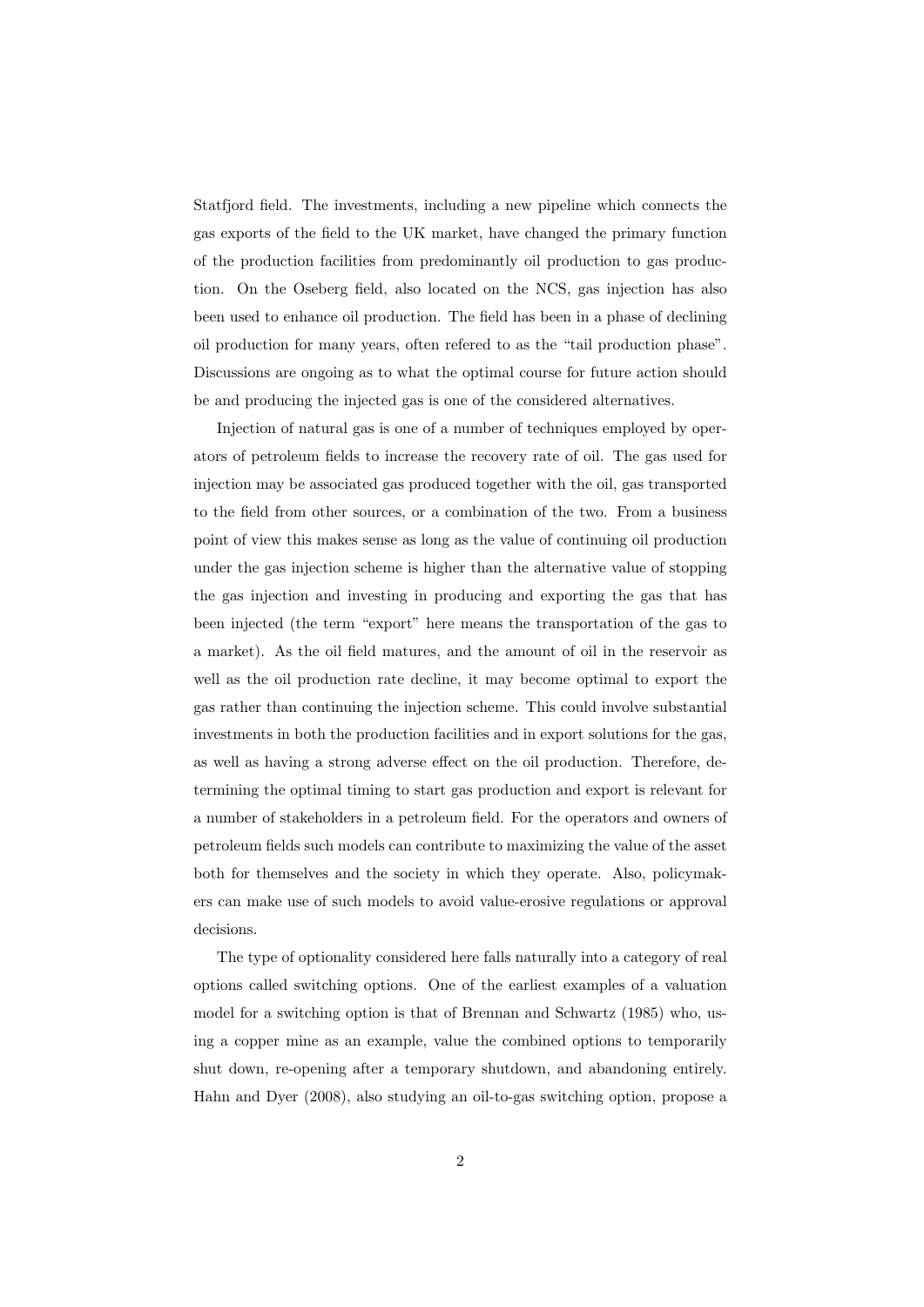binomial lattice approach for modeling real options when the underlying uncertainty factors follow correlated one-factor mean reverting processes. Using the Prudhoe Bay field previously mentioned as their case, including a research and development program with uncertain outcome, they apply their proposed approach to value the asset. The focus in their study is on asset value, rather than on a tractable decision rule for making a switch. Adkins and Paxson (2011a,b) and Dockendorf and Paxson (2013) study different types of switching options and all arrive at what they term a "quasi-analytical solution" to the decision rule problem. By assuming that asset prices follow geometric brownian motions and that a smooth pasting condition<sup>1</sup> holds, their approach results in an equation set that the authors solve numerically. Gahungu and Smeers (2011) study the more general problem of finding the optimal time to exercise an option to exchange a basket of assets for another, assuming the asset prices follow correlated geometric brownian motions. They show that an equation set such as the ones Adkins and Paxson (2011a,b) solve numerically (in their "single switch/renewal opportunity" cases) can be determined in closed form. Such a solution to another real-option case is presented in Heydari et al. (2012), who derive the optimal time in closed form for when to invest in two different emission-reduction technologies, each with two separate and correlated uncertainty factors as part of the income stream.

We model the switching option as a perpetual American style option and the decision to switch is considered irreversible. Although the negative effects on oil production from starting gas production depend on the characteristics of the oil field, we assume that the remaining oil is lost if the decision to switch is made<sup>2</sup> . This is a conservative assumption which will emphasize the trade-off effect between the two resources in the model. However, it is possible to relax this assumption within the same model framework. On the basis of a parameter

<sup>&</sup>lt;sup>1</sup>This principle is sometimes called *high contact* or *smooth fit*. See Brekke and Øksendal (1991) for an introduction to the concept as well as a proof of sufficient and necessary conditions for the smooth pasting condition to produce the optimal solution to the stopping problem.

<sup>&</sup>lt;sup>2</sup>The effect of gas injection on the oil production rate is dependent on the reservoir properties of each field, and placement of injecting and producing wells. Assuming that oil production drops to zero when the gas is produced might be a fair approximation if the oil layer in the reservoir is thin, where many wells can move below the oil-water contact if this shifts slightly upwards. In fields where gas is mostly used for moving the oil towards the wells this might be a poor approximation and more complex reservoir models may be necessary.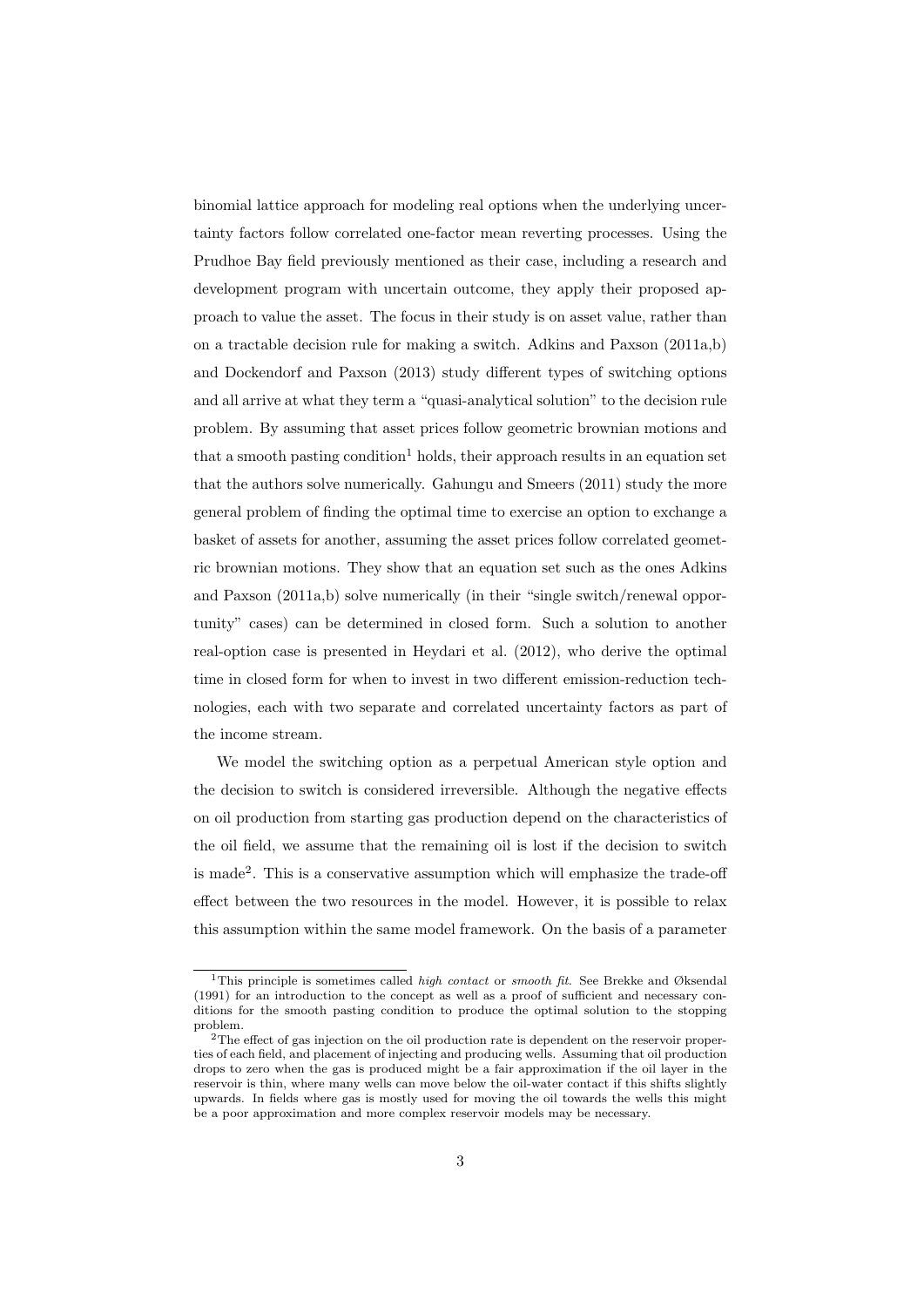set that describes a representative large size oil field (initial reserves of 100– 500 mill. barrels of oil) in the North Sea, we derive the region of oil and gas prices for which it is optimal to undergo a switch. We contribute to the existing literature by determining and applying an analytical solution to the decision to change from oil to gas production in the tail production phase of a petroleum field. In contrast to previous work on this particular type of switching problem, we focus on the optimal timing of this switch rather than the valuation of the asset.

## 2. Price Dynamics and Option Specification

In this section we introduce the model for the dynamics of the prices of oil and gas, as well as the valuation model that we will use in order to optimize the value and derive the exercise threshold in the switching case.

Let  $X_I, I \in \{1,2\}$ , denote the spot price for oil  $(I = 1)$  and gas  $(I = 2)$ , respectively. Assuming that both of these prices follow a geometric Brownian motion, their dynamics under the risk neutral measure are described by the following stochastic differential equation:

$$
dX_{I,t} = \alpha_I X_{I,t} dt + \sigma_I X_{I,t} dZ_{I,t}.
$$
\n<sup>(1)</sup>

Here  $\alpha_I$  is the risk adjusted drift,  $\sigma_I$  is the volatility, and  $dZ_{I,t}$  is the increment of a standard Brownian process. We allow the prices of oil and gas to be dependent, introducing the correlation parameter  $\rho$ , where  $Cov[dZ_1, dZ_2]$  $\rho\sigma_1\sigma_2dt$  represents the covariance between the two Brownian motions ( $Z_1$  and  $Z_2$ ), and with  $|\rho| \leq 1$ .

Although the production profile for an oil field depends on the field's physical characteristics and the chosen depletion strategy, there are in general three phases of production; build-up, plateau and decline (see e.g. Wallace et al. (1987) for a discussion of aggregate production profiles and examples). As can be seen in Figure 1, both the Oseberg and Prudhoe Bay fields previously mentioned are examples of fields whose production profiles<sup>3</sup> exhibit the typical

<sup>3</sup>Sources for the production numbers are the Norwegian Petroleum Directorate for the Oseberg field and the State of Alaska, Department of Revenue for Prudhoe Bay. The Prudhoe data is for the fiscal year July-June and is converted from daily average in thousand barrels by assuming it is averaged across 365 days per year.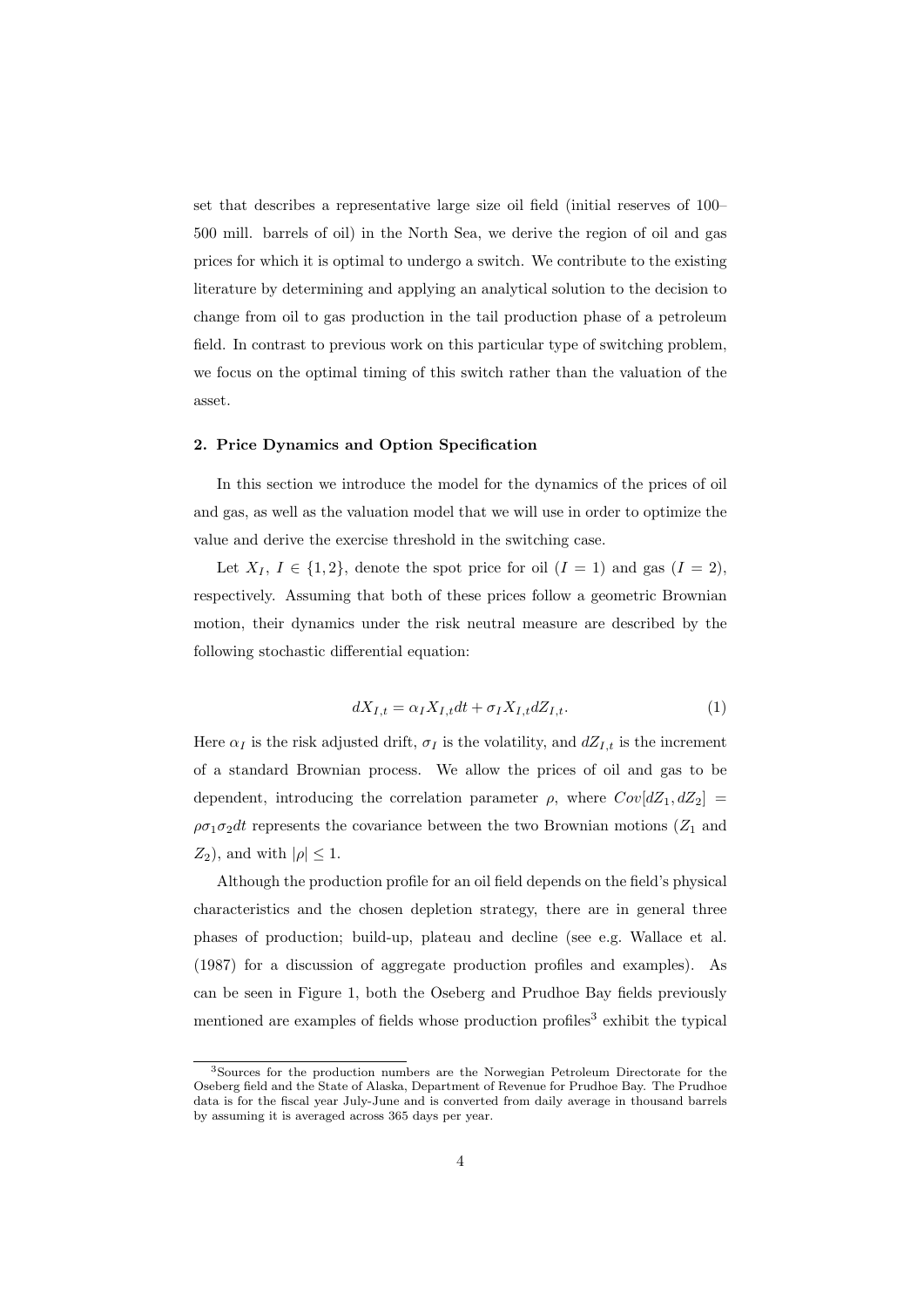characteristics of these three phases. When we consider the option to switch to gas production we assume that this is only relevant in the decline phase. Although it is possible to consider stopping oil production during the build-up or plateau phase, it is highly unlikely. The model we propose therefore needs to include a decline in the oil production rate in order to capture the characteristics of a representative field. We assume in the following that the production rate is exponentially declining, very much in line with the shape of the production curves in Figure 1. An exponentially declining production rate is a standard simplifying assumption used in literature addressing decision making related to petroleum extraction (see e.g. Paddock et al. (1988) for an early example). For each commodity  $I$ , we assume that when production is ongoing the production rate  $R_{I,t}$  is exponentially declining over time, i.e.  $R_{I,t} = R_{I,0}e^{-\theta_I t}$ . Here  $R_{I,0}$ and  $\theta_I$  are constants and the former is the initial production rate while the latter is the exponential decline factor of the production. Furthermore, we assume that the production costs,  $E_I$ , are independent of the production rate, i.e. that the total costs of operation are fixed. Thus, the cash flow from production, when producing commodity I, is given by  $(X_{I,t}R_{I,t} - E_I)dt$ . Note that taxes and royalties are ignored, although this assumption can be relaxed.



Figure 1: Historical oil production profiles for the Prudhoe and Oseberg fields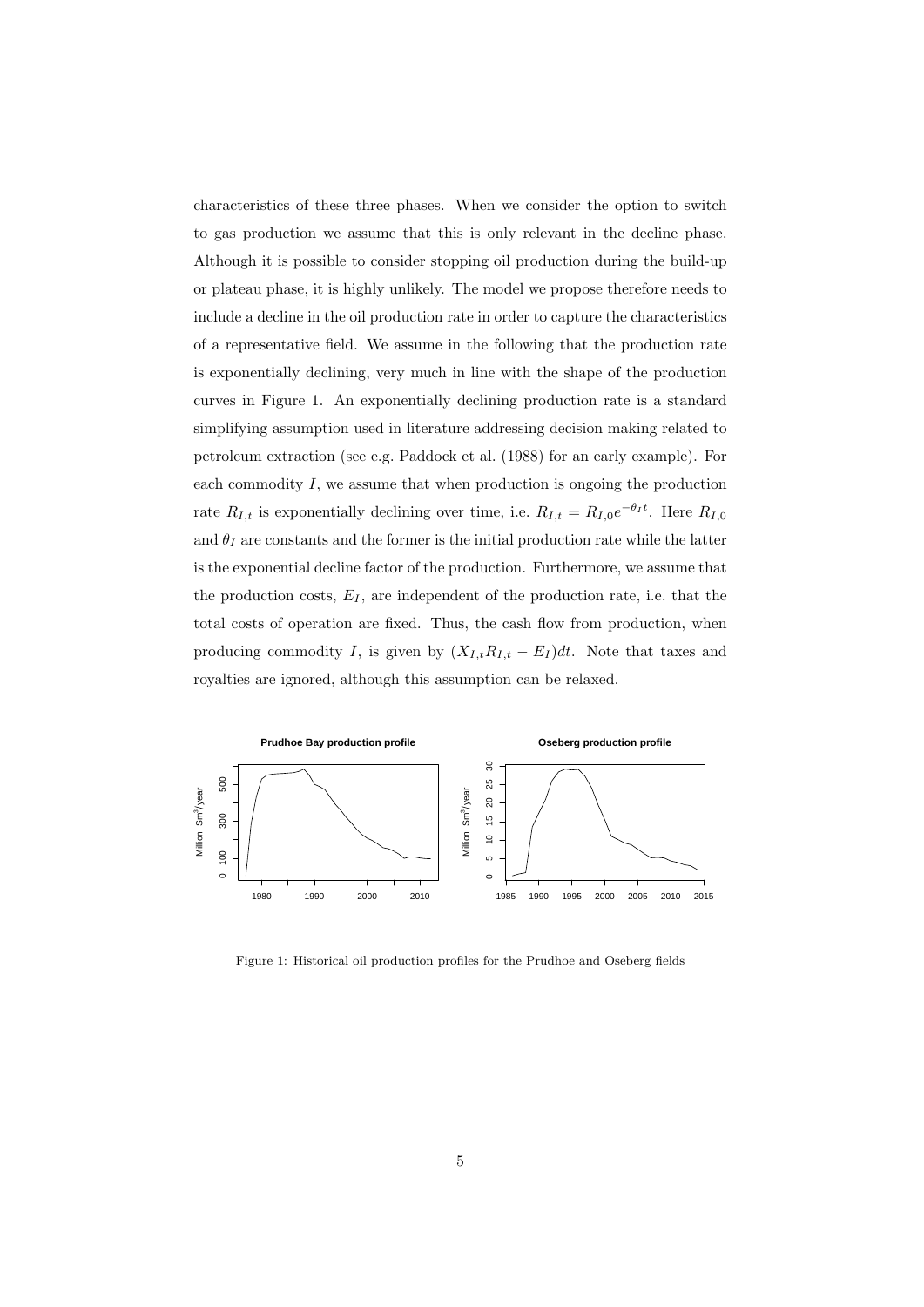## 2.1. Switching Option

We let  $F(\tau, x_1, x_2)$  denote the value of a petroleum field if it is decided to switch to gas production at time  $t = \tau$ :

$$
F(\tau, x_1, x_2) = \mathbb{E} \bigg[ \int_0^{\tau} (X_{1,t} R_{1,t} - E_1) e^{-rt} dt + \int_{\tau}^{\infty} (X_{2,t} R_{2,t} - E_2) e^{-rt} dt - e^{-r\tau} S \bigg] = \mathbb{E} \bigg[ \int_0^{\tau} X_{1,t} e^{-\theta_1 t} R_{1,0} e^{-rt} dt + \int_{\tau}^{\infty} X_{2,t} e^{-\theta_2 t} R_{2,0} e^{-rt} dt + e^{-r\tau} \left( -S + \frac{E_1 + E_2}{r} \right) \bigg] - \frac{E_1}{r}.
$$

Here  $x_i^4$  is the current price of oil  $(i = 1)$  and gas  $(i = 2)$ , S denotes the switching cost of converting from oil to gas production, and  $r$  is the risk free rate. For simplicity the switching is assumed to happen instantaneously and all of the switching costs are incurred immediately if the decision to switch is made. Note also that as long as oil is being extracted from the field, the oil production rate declines exponentially (at rate  $\theta_1$ ); however, when the switching occurs and gas production starts, the production rate for gas starts declining exponentially at rate  $\theta_2$ . This means that the "potential" gas production rate is constant as long as no gas is being produced.

The optimal value of the field is now given by

$$
V(x_1, x_2) = \sup_{\tau} F(\tau, x_1, x_2), \tag{2}
$$

where V has to satisfy, in the continuation region, the partial differential equation

$$
-rV(x_1, x_2) + LV(x_1, x_2) + x_1 R_{1,0} - E_1 = 0,
$$
\n(3)

with the infinitesimal generator  $L$  given by:

$$
LV(x_1, x_2) = \frac{1}{2}\sigma_1^2 x_1^2 \frac{\partial^2 V(x_1, x_2)}{\partial x_1^2} + \frac{1}{2}\sigma_2^2 x_2^2 \frac{\partial^2 V(x_1, x_2)}{\partial x_2^2} + \rho \sigma_1 \sigma_2 x_1 x_2 \frac{\partial^2 V(x_1, x_2)}{\partial x_1 \partial x_2} + (\alpha_1 - \theta_1) x_1 \frac{\partial V(x_1, x_2)}{\partial x_1} + \alpha_2 x_2 \frac{\partial V(x_1, x_2)}{\partial x_2}.
$$
 (4)

<sup>&</sup>lt;sup>4</sup>In the rest of the paper we denote random variables by an uppercase letter, while their realizations will be denoted by a lowercase letter.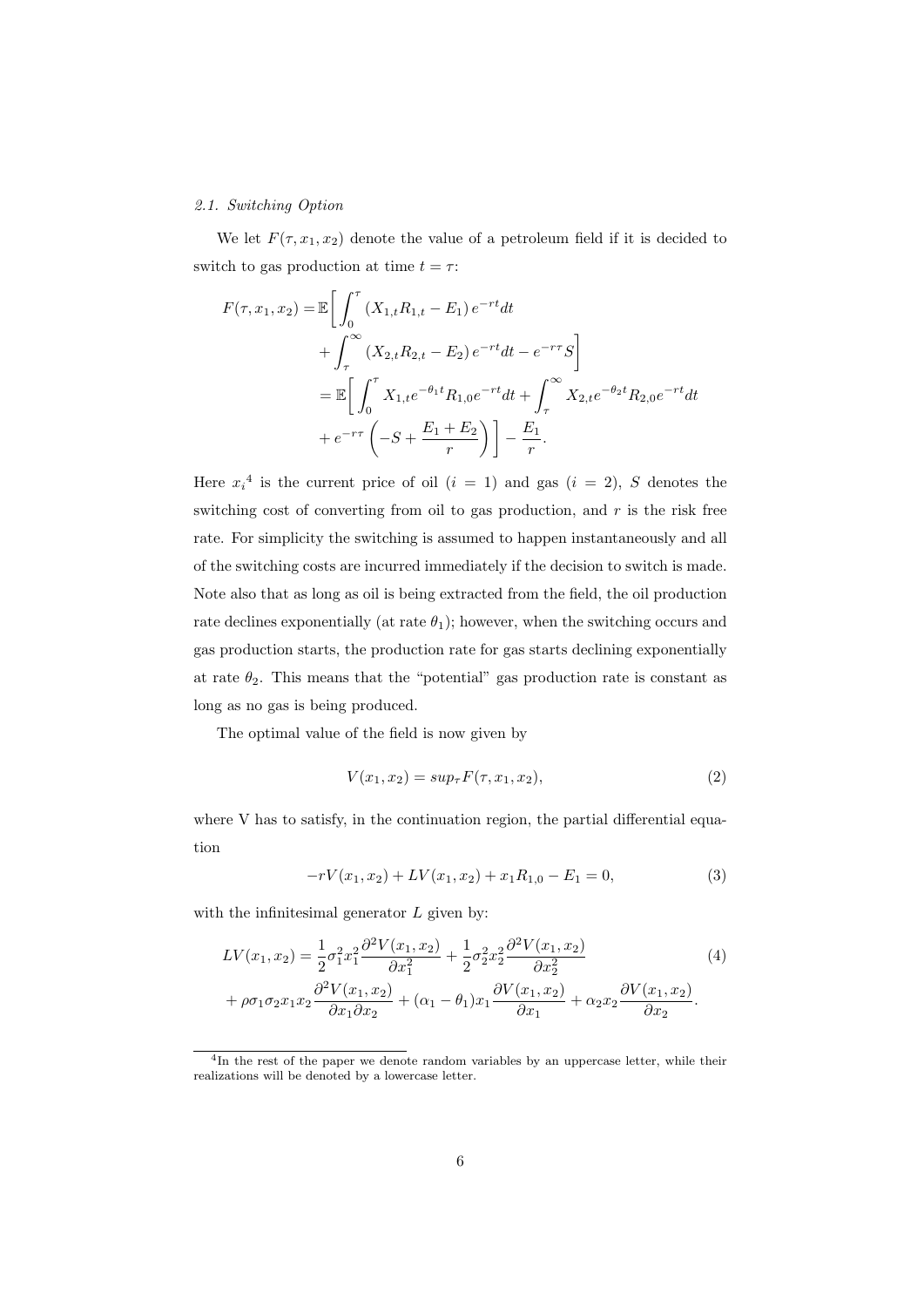We remark again that the production rate for gas only declines when one starts extracting gas, and therefore in the continuation region (i.e., before the switching) there is no declining behavior. Consequently, in the continuation region, the drift for the gas price is just  $\alpha_2$ , whereas for the oil price it is  $\alpha_1 - \theta_1$ .

We propose a solution to  $(3)$  with the following functional form:

$$
v(x_1, x_2) = Ax_1^{\beta} x_2^{\eta} + \frac{x_1 R_{1,0}}{r + \theta_1 - \alpha_1} - \frac{E_1}{r},
$$
\n<sup>(5)</sup>

where A,  $\beta$  and  $\eta$  are parameters still to be determined. The first term of the solution is the switching option value while the second and third terms represent the present value of perpetual oil production. Computing the derivatives of this function, and plugging into (3), we conclude that  $\beta$  and  $\eta$  are the roots of the following characteristic root equation:

$$
\frac{1}{2}\sigma_1^2 \beta(\beta - 1) + \frac{1}{2}\sigma_2^2 \eta(\eta - 1) + \rho \sigma_1 \sigma_2 \beta \eta + (\alpha_1 - \theta_1)\beta + \alpha_2 \eta - r = 0.
$$
 (6)

Note that as  $\lim_{x_1 \to \infty} v(x_1, x_2) = 0$ , it means that  $\beta < 0$ , whereas  $\lim_{x_2 \to \infty} v(x_1, x_2)$  $x_2$ ) =  $\infty$  means that  $\eta > 0$ .

We let  $x_1^*$  and  $x_2^*$  denote the threshold switching values for the processes  $X_1$ and  $X_2$  respectively. Then the value-matching condition that must hold at the switching threshold results in:

$$
Ax_1^{*\beta}x_2^{*\eta} + \frac{x_1^*R_{1,0}}{r+\theta_1-\alpha_1} - \frac{E_1}{r} = \frac{x_2^*R_{2,0}}{r+\theta_2-\alpha_2} - \frac{E_2}{r} - S,\tag{7}
$$

and the smooth-pasting conditions are

$$
A\beta x_1^{*\beta - 1} x_2^{*\eta} + \frac{R_{1,0}}{r + \theta_1 - \alpha_1} = 0, \tag{8}
$$

$$
A\eta x_1^{*\beta} x_2^{*\eta - 1} = \frac{R_{2,0}}{r + \theta_2 - \alpha_2}.\tag{9}
$$

This implies that

$$
-\frac{R_{1,0}x_1^*}{\beta(r+\theta_1-\alpha_1)} = \frac{R_{2,0}x_2^*}{\eta(r+\theta_2-\alpha_2)},\tag{10}
$$

and therefore

$$
x_1^* = -\frac{\beta(r + \theta_1 - \alpha_1)}{\eta(r + \theta_2 - \alpha_2)} \frac{R_{2,0}}{R_{1,0}} x_2^*,\tag{11}
$$

$$
A = -\frac{R_{1,0}}{\beta(r + \theta_1 - \alpha_1)x_1^{*\beta - 1}x_2^{*\eta}}.
$$
\n(12)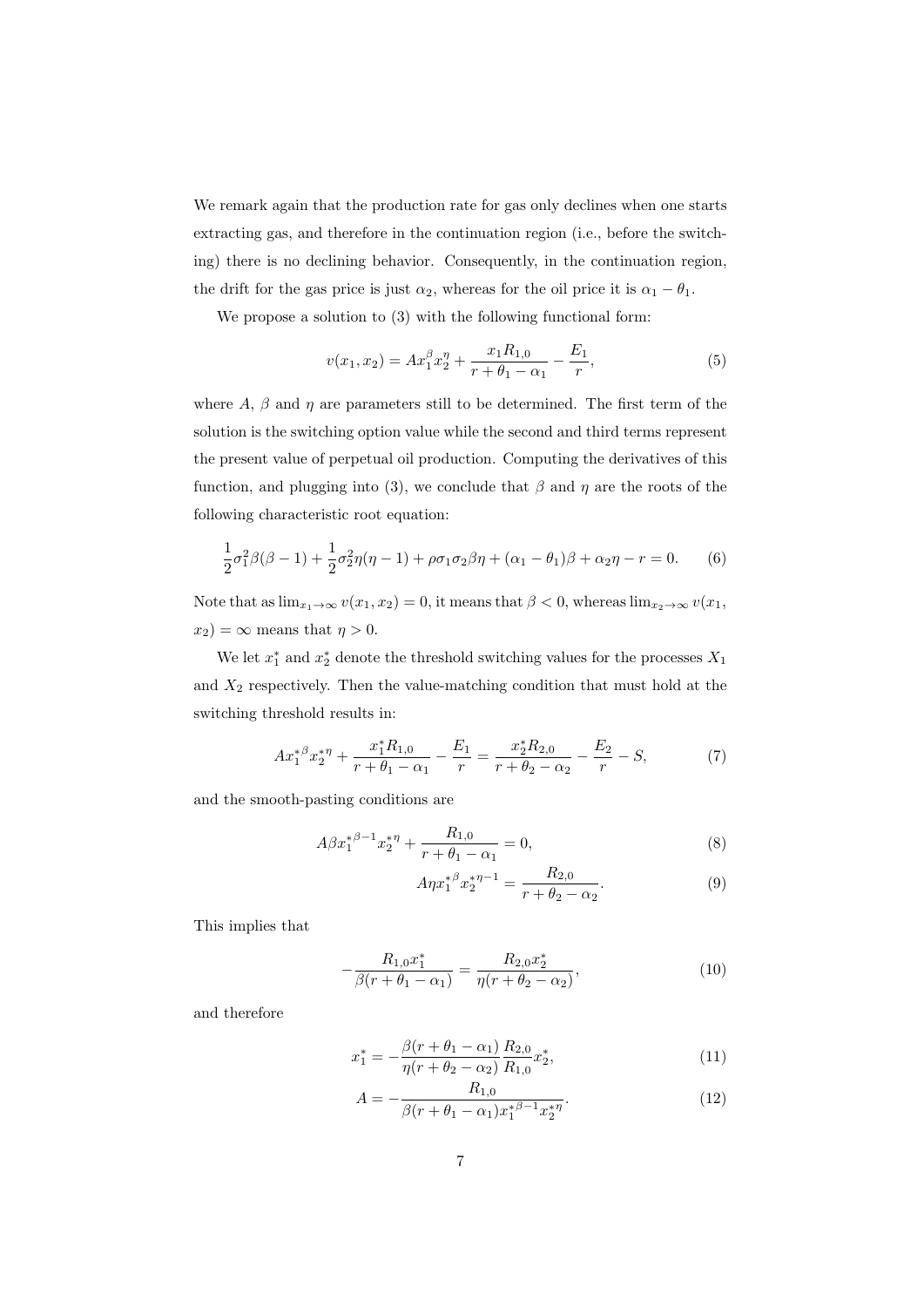Using these results in the value-matching condition, we derive the following useful relation:

$$
x_1^* \frac{R_{1,0}}{r + \theta_1 - \alpha_1} \left( \frac{\eta + \beta - 1}{\beta} \right) + S - \frac{E_1 - E_2}{r} = 0.
$$
 (13)

This leads to an equation set with the following three equations which must be solved to find the switching threshold:

$$
\frac{1}{2}\sigma_1^2 \beta(\beta - 1) + \frac{1}{2}\sigma_2^2 \eta(\eta - 1) + \rho \sigma_1 \sigma_2 \beta \eta + (\alpha_1 - \theta_1)\beta + \alpha_2 \eta - r = 0, \quad (14)
$$

$$
x_1^* = -\frac{\beta(r + \theta_1 - \alpha_1)}{\eta(r + \theta_2 - \alpha_2)} \frac{R_{2,0}}{R_{1,0}} x_2^*,\tag{15}
$$

$$
x_1^* \frac{R_{1,0}}{r + \theta_1 - \alpha_1} \left( \frac{\eta + \beta - 1}{\beta} \right) + S - \frac{E_1 - E_2}{r} = 0.
$$
 (16)

This equation set is very similar to those stated in Adkins and Paxson (2011a, eq. 2.4, 3.4 and 3.5) and Adkins and Paxson (2011b, eq. 4, 15 and 20) and these are solved numerically by the authors. However, as was shown for the general case by Gahungu and Smeers (2011) and for a particular two-dimensional case by Heydari et al. (2012), the set should have an analytical solution. Note that there are four unknowns  $(x_1^*, x_2^*, \beta, \text{ and } \eta)$  and three equations in this equation set. Although this seemingly makes the solution indetermined that is not the case. The solution we are looking for is not a particular point, but rather pairs of critical oil and gas prices. When determining whether it is optimal to switch it only makes sense to consider the two prices jointly and therefore we can first assume a critical oil/gas price and find the corresponding critical gas/oil price. Analytical solutions for  $\eta$  and  $\beta$  could be expressed in terms of either  $x_1^*$  or  $x_2^*$ . However, one can chose so that the model can be interpreted unambiguously for all prices. Consider the following expression:

$$
C(x_1^*) \equiv 1 + \left[\frac{r + \theta_1 - \alpha_1}{x_1^* R_{1,0}}\right] \left[S - \frac{(E_1 - E_2)}{r}\right].
$$
 (17)

When  $\left[ S - \frac{(E_1 - E_2)}{r} \right] > 0$  it means that  $C(x_1^*) > 1$  and that the switching threshold intercepts the gas price axis. Therefore the model is in this case defined for all oil prices, but not for all gas prices. We assume this condition is satisfied in the following, but will also show a solution for the alternative case  $(C(x_1^*) < 1)$ . It can then be shown that the solution to  $\beta(x_1^*)$  from the above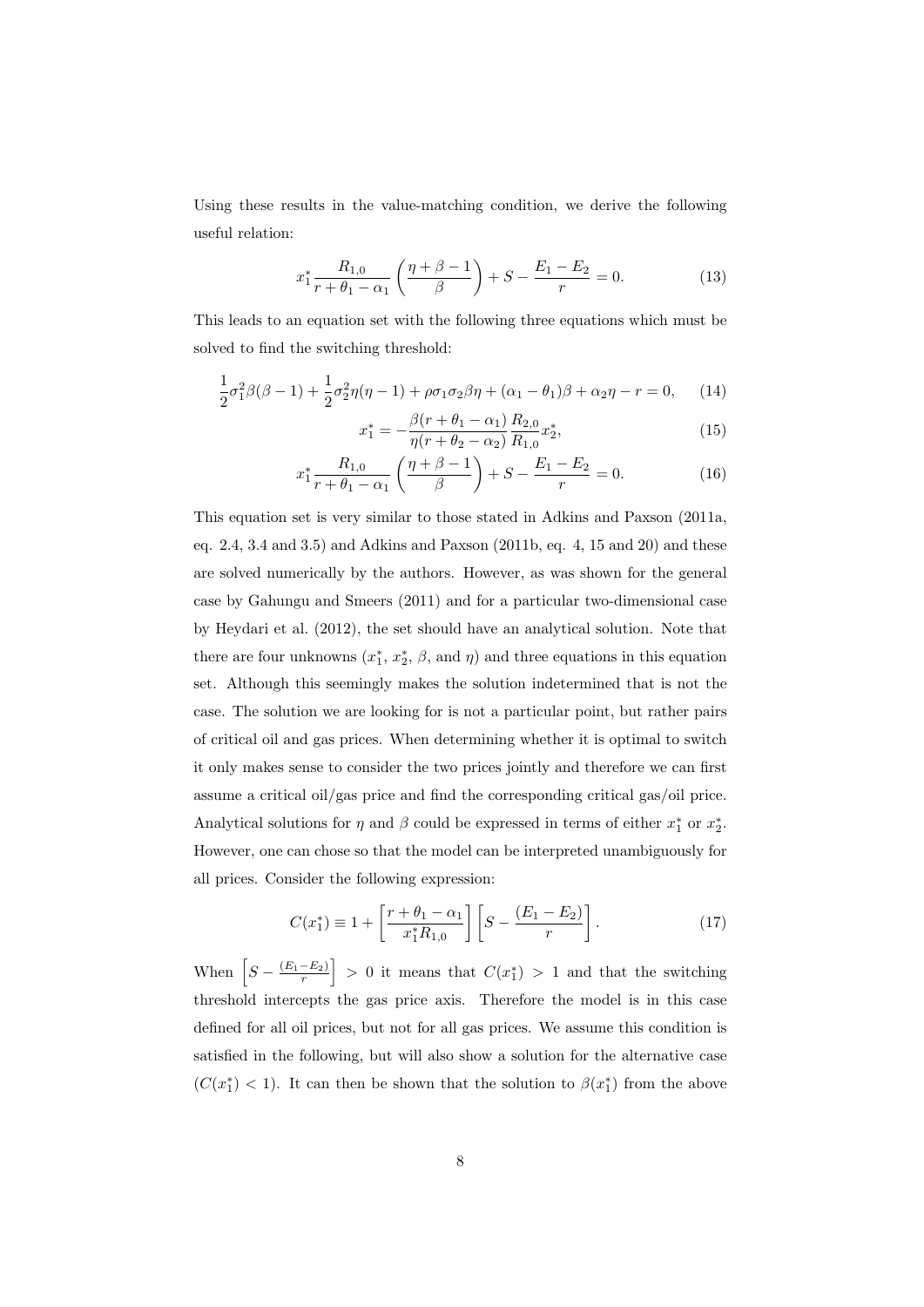equation set must be

$$
\beta(x_1^*) = \frac{f(x_1^*)}{2g(x_1^*)} - \sqrt{\left(\frac{f(x_1^*)}{2g(x_1^*)}\right)^2 + 2\frac{(r-\alpha_2)}{g(x_1^*)}},\tag{18}
$$

where  $f(x_1^*) \equiv \sigma_1^2 - 2(\alpha_1 - \theta_1) - 2\rho\sigma_1\sigma_2 + C(x_1^*)(2\alpha_2 + \sigma_2^2)$  and  $g(x_1^*) \equiv \sigma_1^2 +$  $\sigma_2^2 C(x_1^*)^2 - 2\rho \sigma_1 \sigma_2 C(x_1^*)$ . Assuming that  $r > \alpha_2$  (otherwise it is never optimal to exercise the option) it must always be true that

$$
\frac{f(x_1^*)}{2g(x_1^*)} < \sqrt{\left(\frac{f(x_1^*)}{2g(x_1^*)}\right)^2 + 2\frac{(r-\alpha_2)}{g(x_1^*)}},\tag{19}
$$

when  $g(x_1^*) > 0$ . Recognizing that  $g(x_1^*)$  is equivalent to a weighted variance expression,  $\text{Var}(x_2 C(x_1^*) - x_1 | x_1^*)$ , and that variances for non-constant variables are stricly positive (i.e.  $g(x_1^*) > 0$ ), then it must also be true that  $\beta(x_1^*) < 0$ for all values of  $x_1^*$ . Rearranging (16) shows that  $\eta(x_1^*) = 1 - \beta(x_1^*)C(x_1^*)$  and that the parameter  $\eta$  no longer needs to explicitly be part of the analytical solution. It follows that  $\eta(x_1^*) > 1$  (since  $\beta(x_1^*) < 0$  and  $C(x_1^*) > 1$ ) and that  $\eta(x_1^*) + \beta(x_1^*) > 1$ :

$$
\eta(x_1^*) + \beta(x_1^*) = 1 - \beta(x_1^*)(C(x_1^*) - 1) > 1\tag{20}
$$

This result is the same as in switching option cases studied by Adkins and Paxson (2011a,b). The analytical solutions for  $x_2^*(x_1^*)$  and  $A(x_1^*)$ , expressed as functions of  $x_1^*$ , are found by substituting  $\eta$  with  $1 - \beta(x_1^*)C(x_1^*)$  in (12) and (15) and rearranging the latter expression:

$$
x_2^*(x_1^*) = -\frac{(1 - \beta(x_1^*)C(x_1^*)) (r + \theta_2 - \alpha_2) R_{1,0}}{\beta(x_1^*)(r + \theta_1 - \alpha_1) R_{2,0}} x_1^*
$$
(21)

$$
A(x_1^*) = -\frac{R_{1,0}}{\beta(x_1^*)(r + \theta_1 - \alpha_1)x_1^{*\beta(x_1^*) - 1}x_2^*(x_1^*)^{1 - \beta(x_1^*)C(x_1^*)}}.
$$
(22)

Note that if  $\left|S - \frac{(E_1 - E_2)}{r}\right| < 0$  (i.e.  $C(x_1^*) < 1$  and the threshold has an intercept on the oil price axis) the solution is defined for all gas prices, but not all oil prices. If this is the case, and to make sure that the solution is defined for all prices, similar expressions can be found for a given  $x_2^*$  (see Appendix A for this version of the solution). In the special case that  $\left[S - \frac{(E_1 - E_2)}{r}\right] = 0$ the problem collapses to a version of the solution derived by McDonald and Siegel (1986), where all the parameters are constant. Another special version of the suggested solution is found when the present values of producing oil or gas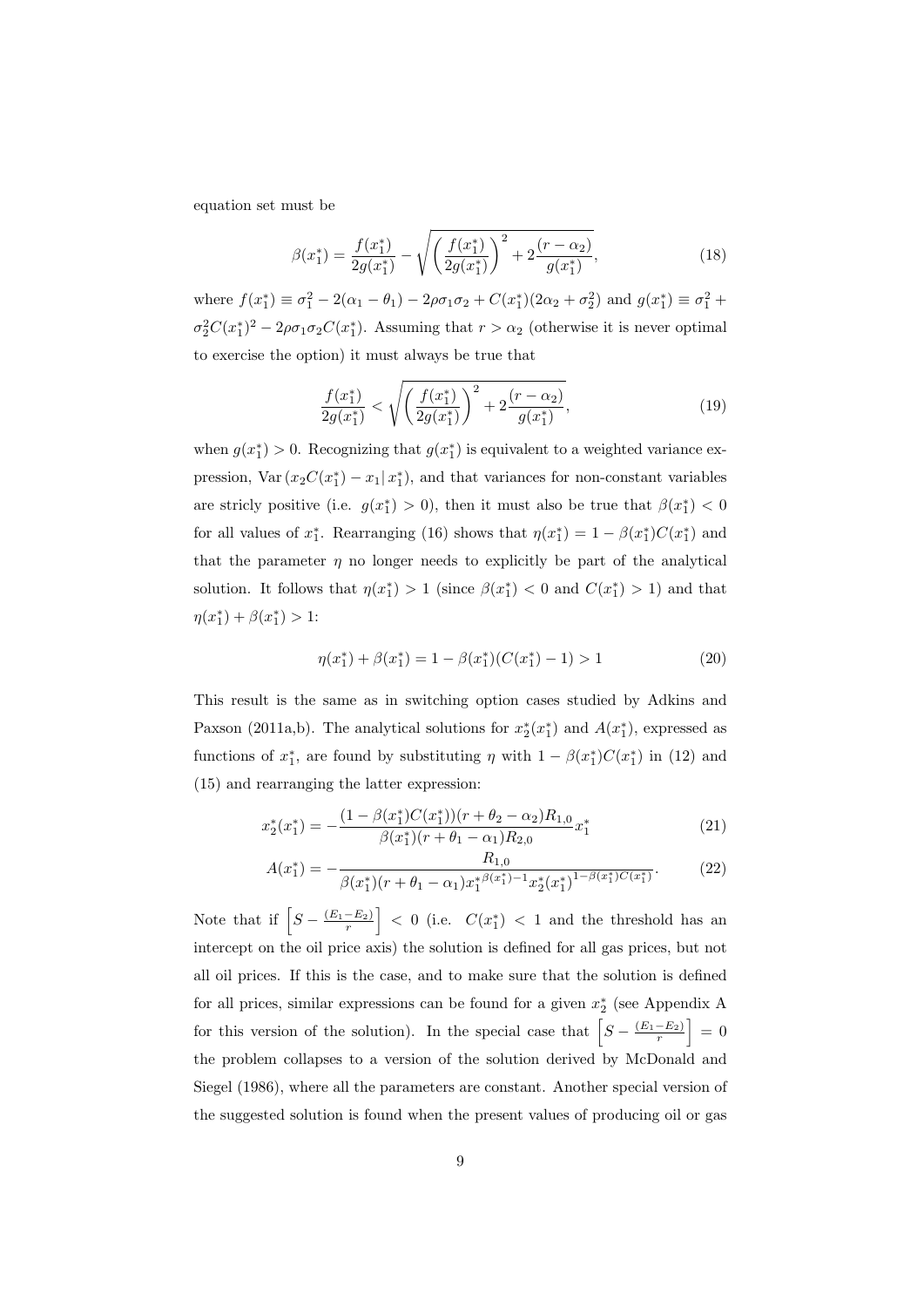(rather than the prices themselves) are assumed to follow geometric Brownian motions, and the production decline rates are set to zero (this ensure that the dynamics of the present value of gas is the same in the stopping and continuation region). In this scenario, the payout from the option is equal to the difference between the value of two assets following a geometric Brownian motion, minus a fixed switching cost. In the finance literature this is often refered to as a spread option. Using the same approach as outlined above for the switching option, an analytical solution can be expressed for the exercise threshold of a perpetual spread option (see Appendix B for this version of the solution).

## 3. Numerical Examples

The numerical examples are constructed around a base case for the switching option. Parameter values for the base case are chosen to reflect a "representative" case for a large size (initial reserves of 100–500 mill. barrels of oil) oilfield in the North Sea. This means that oil and gas prices from this region are used to estimate price process parameters. The example case is considered to be an offshore field in the decline phase. Therefore, the decline rate of production should be realistic for a representative offshore field in the North Sea. The International Energy Agency (IEA (2008)) estimates the average decline rate post-plateau to 15.5% for OECD Europe (only North Sea fields included). Based on this study we assume a 15.5% decline rate for both oil and gas in the base case.

#### 3.1. Price process parameters

The data used for estimating the price process parameters are daily observations of futures prices from the Intercontinental Exchange (ICE) for the time period August 12th 2010 to June 16th 2015. For the oil prices the Brent crude futures are used and for the gas prices we use UK Natural gas futures. As a proxy for the spot price for oil and gas the front month contract price is used. The gas prices, which are quoted in GBP, are converted to USD using USD/GBP forward rates quoted by Thomson Reuters. When annualizing the volatility estimates, 251 tradings days per year is assumed. Moreover, since the estimates for volatility are conducted using log returns on the data, we adjust for rollover effects. Table 1 summarizes the estimation results.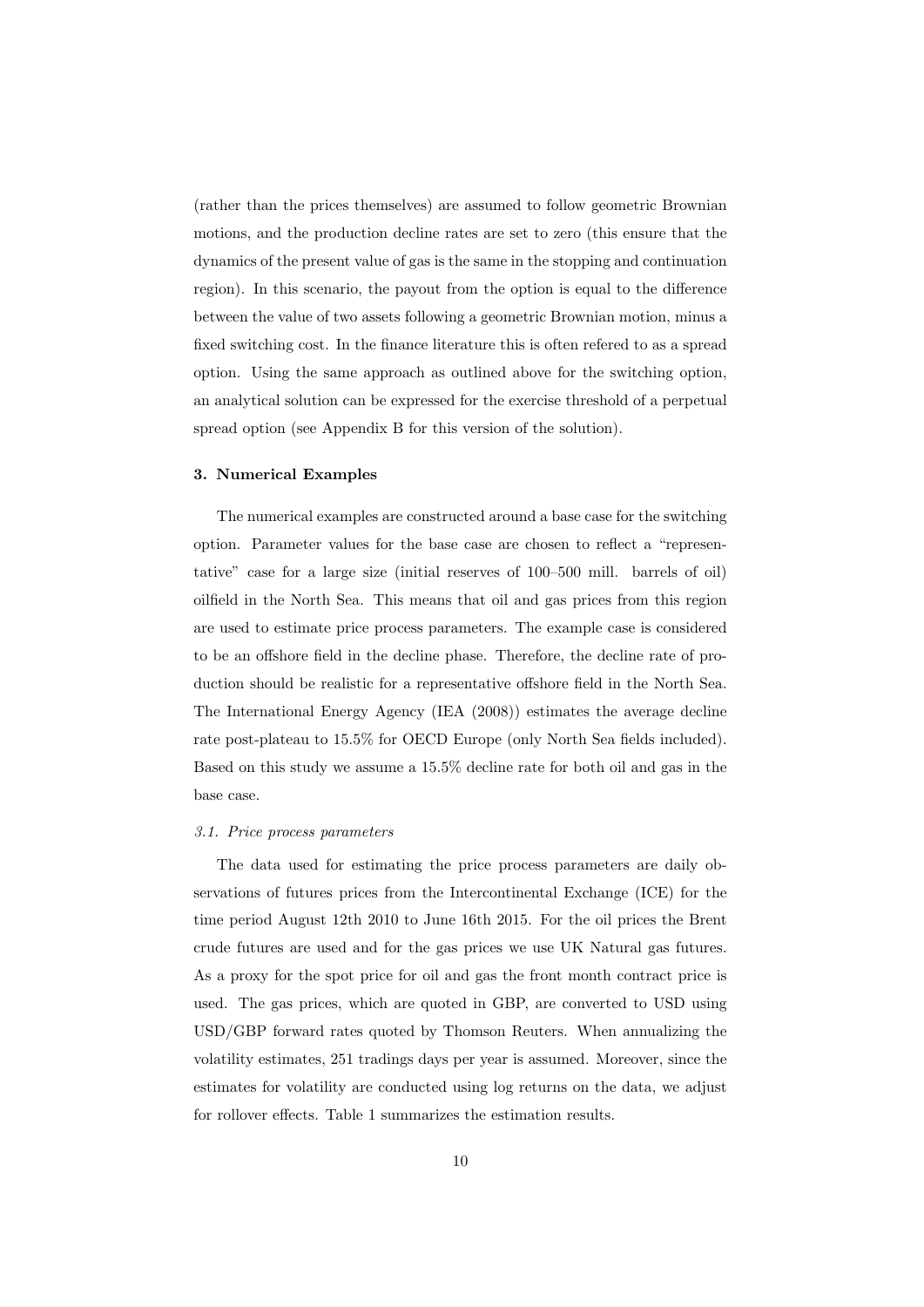Table 1: Estimated price process parameters

|            | Estimated values $(S.E.)$ |
|------------|---------------------------|
| $\alpha_1$ | 0.0042(0.0013)            |
| $\sigma_1$ | 0.3380(0.0056)            |
| $\alpha_2$ | 0.0051(0.0007)            |
| $\sigma_2$ | 0.2674(0.0054)            |
|            | 0.1838(0.0278)            |

To estimate the risk adjusted drifts, a pair of futures were chosen for each commodity such that the difference in time to maturity between the two contracts is constant. We use the 12th position future relative to the observation day (approximately one year to maturity) and the 36th position (approximately 3 years to maturity) with a constant 2 year timespan between them in terms of time to maturity. Using no-arbitrage arguments, it is assumed that futures prices are equal to the risk adjusted expected spot prices. Since we assume geometric Brownian motion, the following must therefore hold true:  $\alpha_i =$  $\ln\big(\frac{F_{s,T}}{F_{s,t}}\big)$  $\frac{\sqrt{F_{s,t}}}{T-t}$ . Here  $\alpha_i$  is the risk adjusted drift for commodity i, T and t are times of maturity with  $T > t$ , so that  $F_{s,T}$  is a contract with a longer time to maturity than  $F_{s,t}$ , and finally  $s < t$  is the time of observation. Using this relationship to calculate observed  $\alpha_i$  for both oil and gas the risk adjusted drifts  $\alpha_1$  and  $\alpha_2$  are estimated as the mean of each observed set respectively.

### 3.2. Switching Option

For the numerical results a set of parameters, summarized in Table 2, are assumed in the base case for the switching option. In the following, the effects of changing key parameters of the model is demonstrated through a sensitivity analysis. Unless otherwise noted, only one parameter at the time is allowed to change and the other parameter values are assumed equal to those set in the base case.

The current switching threshold for the base case, as well as the thresholds one and five years ahead (assuming a deterministic and exponential decline in the oil production) are shown in Figure 2. The thresholds should be interpreted such that for a given oil price, it is optimal to switch to gas production if the market price of gas is above the corresponding critical gas price. Alternatively, for a given gas price it is optimal to switch from oil to gas production if the price of oil drops below the critical price.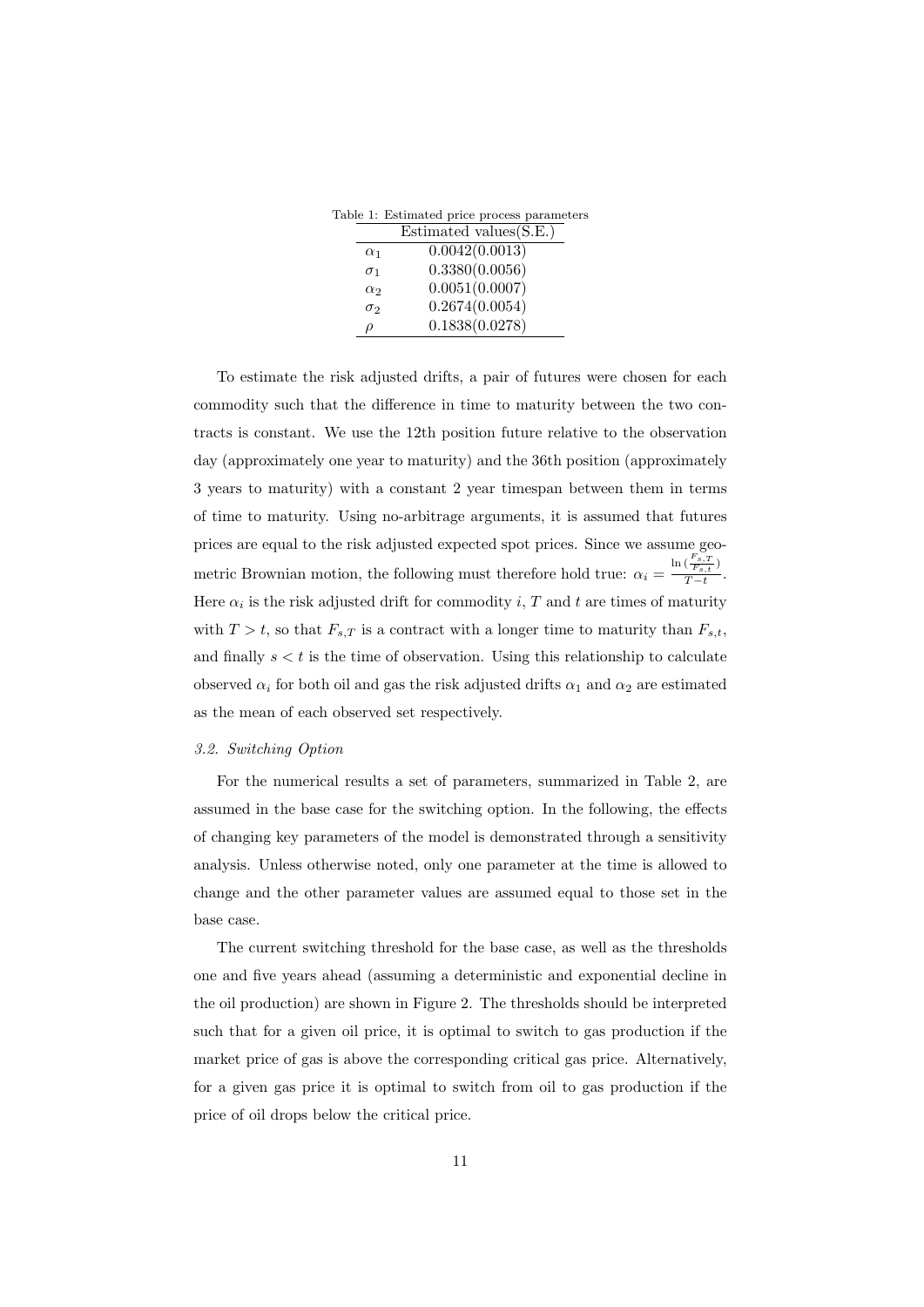|                  |        |              | Table 2: Base case parameters switching option |
|------------------|--------|--------------|------------------------------------------------|
|                  | Values | Units        | Description                                    |
| $R_{1,0}$        | 2.0    | mill. $Sm^3$ | Yearly oil production                          |
| $R_{2,0}$        | 15     | bill. $Sm^3$ | Yearly gas production                          |
| $\theta_1$       | 0.155  |              | Oil production decline rate                    |
| $\theta_2$       | 0.155  |              | Gas production decline rate                    |
| $E_1$            | 500    | mill. USD    | Yearly oil production costs                    |
| E <sub>2</sub>   | 500    | mill. USD    | Yearly gas production costs                    |
| $\boldsymbol{r}$ | 0.03   |              | Risk free rate                                 |
| S                | 1000   | mill. USD    | Cost of switching                              |



Figure 2: Switching threshold across time/production rate for the base case

The changing threshold across time due to the deterministic decrease in production is similar to the effect of changing the initial production  $R_{1,0}$ . Changing the oil production (either the initial production or as an effect of the deterministic decline rate) produces a monotonic change in the entire threshold, decreasing the size of the continuation region as production decreases. Changing other parameters of the model can produce more complicated results. Consider the drift rates  $\alpha_1$  and  $\alpha_2$  of the oil and gas prices. For the range of values illustrated in Figure 3 the continuation region always decreases when either of the drift rates decrease. However, while this monotonic behavior is always true for  $\alpha_1$ this is not the case for  $\alpha_2$ . As the drift rate of gas decreases the continuation region also always decreases given  $\alpha_2 > 0$ , but for some negative value of  $\alpha_2$ the behavior is reversed. This occurs due to two competing effects when  $\alpha_2$  is decreasing; the present value of gas production decreases (switch "later"), and expected future gas price decrease (switch "earlier"; standard option pricing re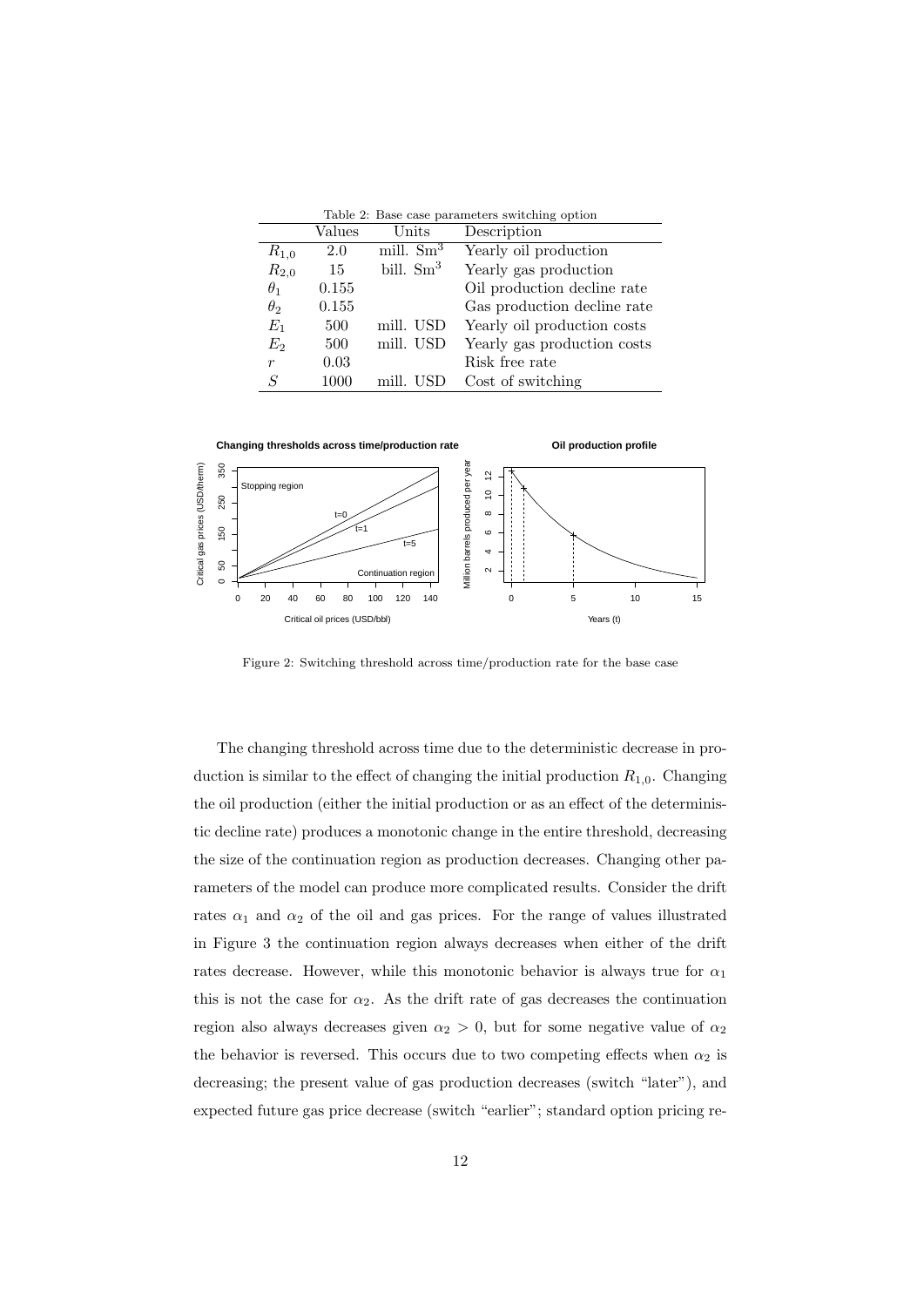sult). The absolute changes in the threshold values are also much more sensitive to changes in  $\alpha_2$  than in  $\alpha_1$ .



Figure 3: Effects on the switching threshold from changing the drift rate parameters

Increasing the volatilities of either the gas or oil price generally increases the volatility of the payout from the switching option. This is always the case when the correlation  $\rho \leq 0$ . However, when  $\rho > 0$  increasing one of the volatilities can have a negative effect for very low volatility values. This effect is due to the fact that the payout of the switching option is a function of the difference between two stochastic elements (the present values of gas and oil) and the variance expression for such a payout has a negative term for the covariance/correlation. In general, when the volatility of the payout of the function increases the value of the option increases and consequently the continuation region for the option should increase. These effects are in line with the observations made by Adkins and Paxson (2011b) and McDonald and Siegel (1986). The effects on the switching threshold of changing the volatility levels are illustrated in Figure 4, both for the base case and for  $\rho = 1$ .

The effects of changing some of the other key parameters to the model;  $\theta_2$ , r, S, and  $\rho$ , are summarized and depicted in Figure 5. Increasing either the switching cost S or the gas production decline rate  $\theta_2$  both increase the size of the continuation region. The intuition is straightforward; both of these effects decrease the value received when switching, making a switch to gas less valuable in general. Increasing the correlation  $\rho$  or the risk free discount rate r decreases the size of the continuation region. The effect from correlation can be interpreted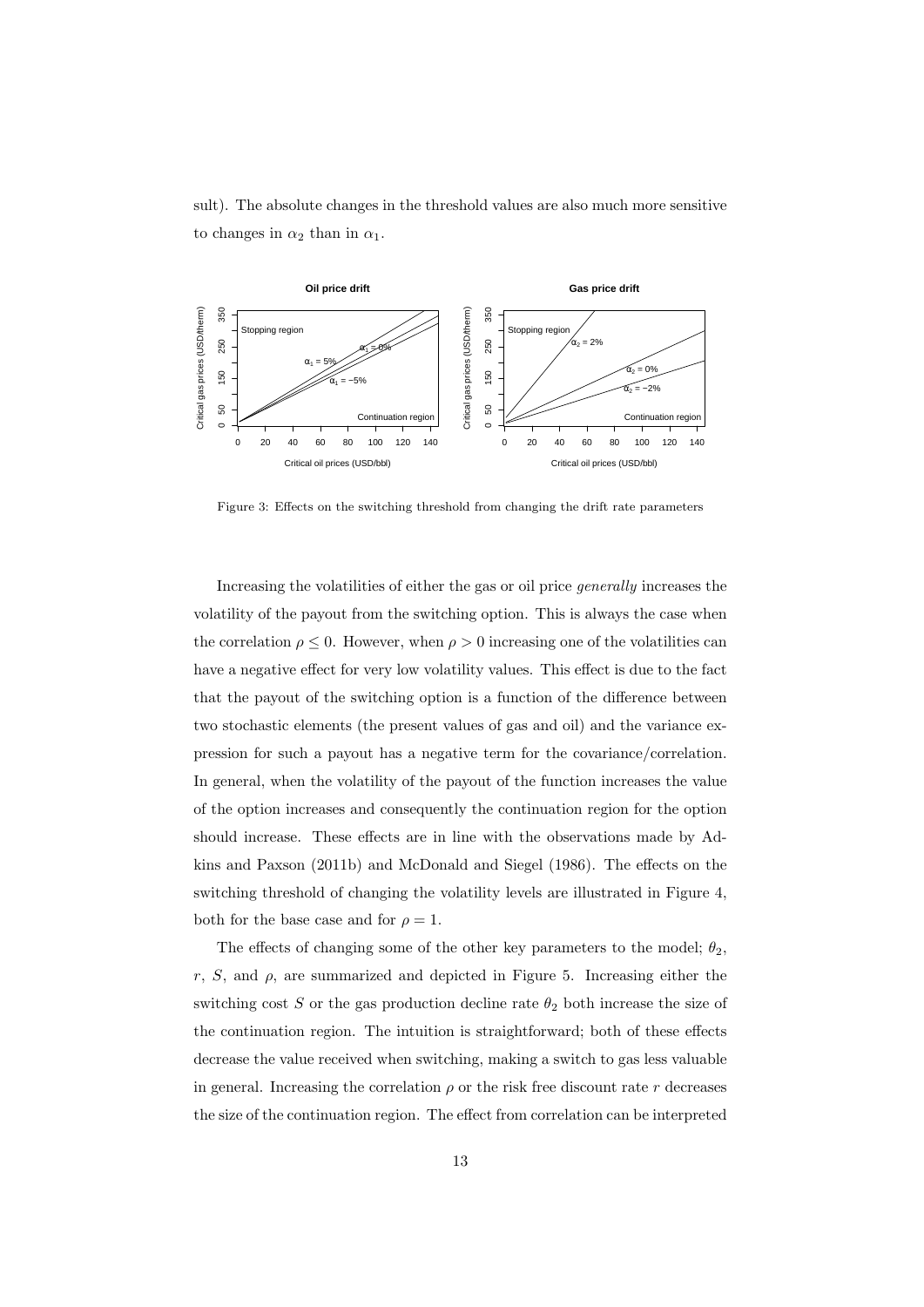

Figure 4: Effects on the switching threshold from changing the volatility parameters

as a volatility effect; increasing the correlation decreases the volatility of the payout of the option and therefore the continuation region shrinks. Although the effect of increasing  $r$  is also a monotonically shrinking continuation region, the interpretation is not straightforward. This effect changes both the present value of gas production and oil production, as well as the discount rate for the option payout.

## 4. Conclusion

We propose a model to determine the optimal time to switch from oil to gas production. Assuming that the oil and gas prices follow geometric Brownian motions with correlated increments, we derive an analytical solution for the switching strategy. The analytical solution, or some version of it, can be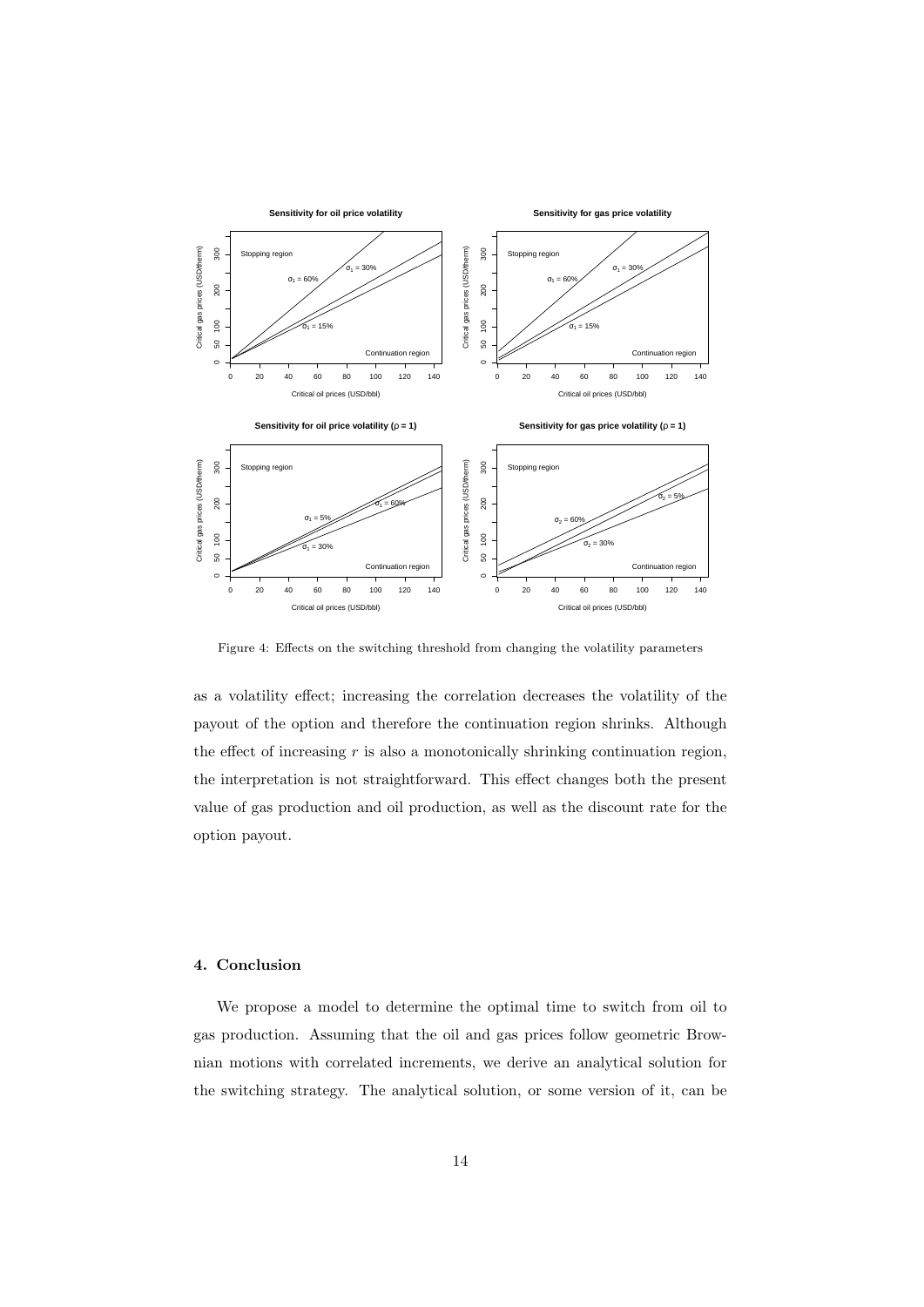

Figure 5: Effects on the switching threshold from changing key parameters

applicable to other options with similar features as the switching option considered here. We implement the model using numerical examples, focusing on the effects on the threshold prices from changing key parameters to the models. This approach can be used to maximize the value-creation from aging oil fields with remaining gas reserves.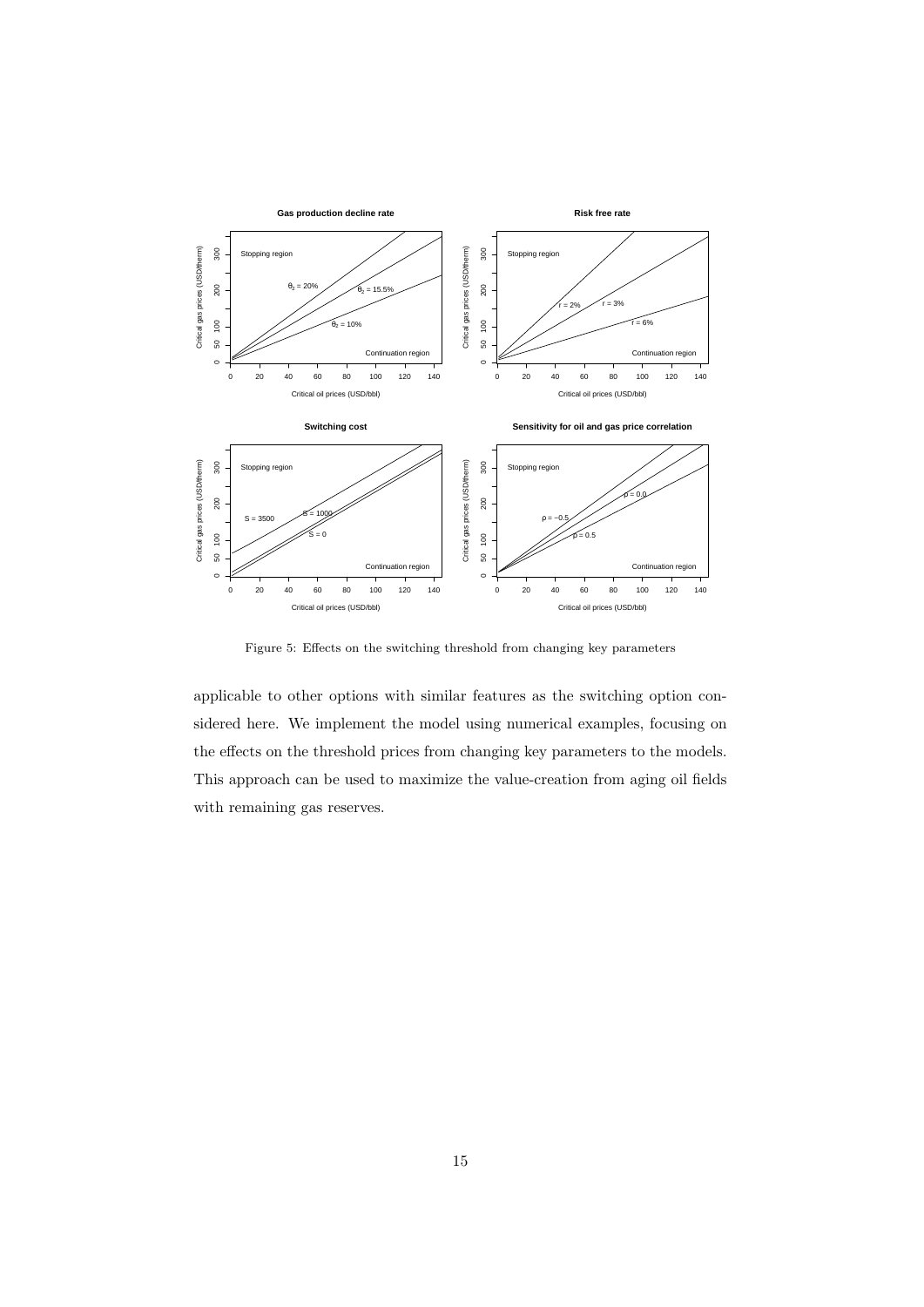## Appendix A. Analytical solution expressed in gas prices

Defining

$$
C_2(x_2^*) \equiv 1 + \left[\frac{r + \theta_2 - \alpha_2}{x_2^* R_{2,0}}\right] \left[\frac{(E_1 - E_2)}{r} - S\right]
$$
 (A.1)

then  $\beta(x_2^*)$  is given analytically by

$$
\beta(x_2^*) = \frac{m(x_2^*)}{2n(x_2^*)} - \sqrt{\left(\frac{m(x_2^*)}{2n(x_2^*)}\right)^2 + \frac{(2(C_2(x_2^*)^2r - \alpha_2C_2(x_2^*)) + C_2(x_2^*)\sigma_2^2 - \sigma_2^2)}{n(x_2^*)}},
$$
(A.2)

where  $m(x_2^*) \equiv C_2(x_2^*)^2 \sigma_1^2 - 2(\alpha_1 - \theta_1) - 2C_2(x_2^*) \rho \sigma_1 \sigma_2 + 2\alpha_2 + \sigma_2^2$  and  $n(x_2^*) \equiv$  $C_2(x_2^*)^2\sigma_1^2 + \sigma_2^2 - 2\rho\sigma_1\sigma_2$ . Assuming that  $C_2(x_2^*) > 1$  (i.e.  $C(x_1^*) < 1$ ) and  $r > \alpha_2$  then it follows that  $\beta(x_2^*) < 0$  as long as  $n(x_2^*) > 0$ . Recognizing that  $n(x_2^*)$  ≥ Var  $(x_2 - x_1 | x_2^*)$ , and that variances for non-constant variables are stricly positive (i.e.  $n(x_2^*) > 0$ ), then it must also be true that  $\beta(x_2^*) < 0$  for all values of  $x_2^*$ . Using the same assumptions it can be shown that  $\eta(x_2^*) = \frac{1-\beta(x_2^*)}{C_2(x_2^*)}$  $C_2(x_2^*)$ and it then follows that  $\eta(x_2^*) > 0$  and  $\eta(x_2^*) + \beta(x_2^*) < 1$ . The analytical solutions for  $x_1^*(x_2^*)$  and  $A(x_2^*)$ , expressed as functions of  $x_2^*$ , are:

$$
x_1^*(x_2^*) = -\frac{\beta(x_2^*)(r+\theta_1-\alpha_1)R_{2,0}}{((1-\beta(x_2^*))/C(x_2^*))^2(r+\theta_2-\alpha_2)R_{1,0}}x_2^*
$$
\n(A.3)

$$
A(x_2^*) = -\frac{R_{1,0}}{\beta(x_2^*)(r + \theta_1 - \alpha_1)x_1^*(x_2^*)^{\beta(x_2^*) - 1}x_2^{*(1 - \beta(x_2^*))/C_2(x_2^*)}}.
$$
(A.4)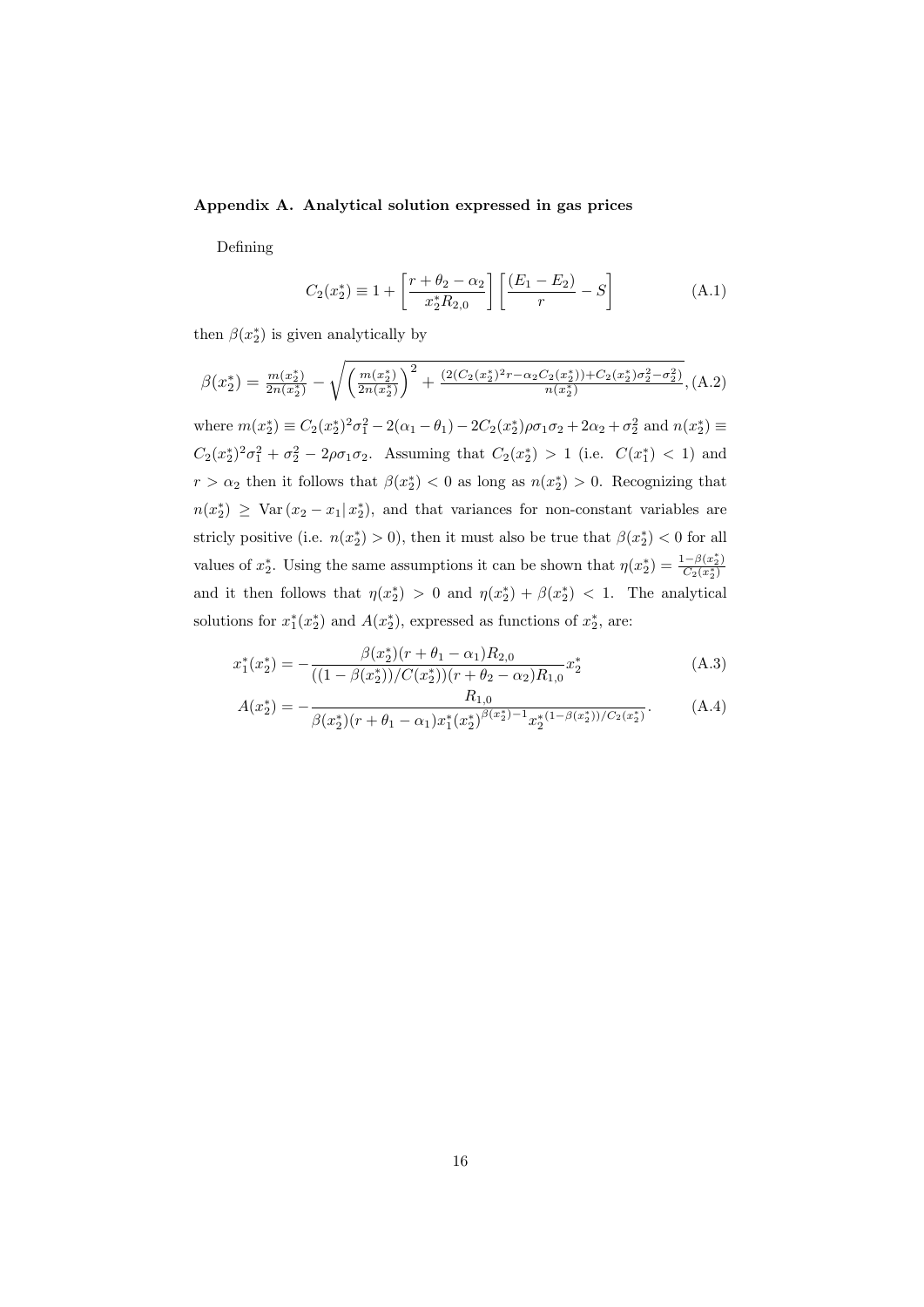## Appendix B. Analytical solution for the spread option

Assume that two asset prices  $X_1$  and  $X_2$  follow correlated geometric Brownian motions under the risk neutral measure:

$$
dX_{I,t} = \alpha X_{I,t} dt + \sigma_I X_{I,t} dZ_{I,t},
$$
\n(B.1)

using similar notation as in section 2. Consider an option with no maturity date that would give a payout of  $(X_2 - X_1 - S)$  if exercised, where S is a constant strike price. Assume further that the value of such an option can be expressed in the functional form

$$
v_s(x_1, x_2) = Bx_1^{\gamma} x_2^{\nu}, \tag{B.2}
$$

where the subscript  $s$  is used to signify that this is the value of a spread option. Following the same type of argument as in section 2, the exercise threshold for the option can be determined by the characteristic root equation

$$
\frac{1}{2}\sigma_1^2 \gamma (\gamma - 1) + \frac{1}{2}\sigma_2^2 \nu (\nu - 1) + \rho \sigma_1 \sigma_2 \gamma \nu + \alpha_1 \gamma + \alpha_2 \nu - r = 0.
$$
 (B.3)

and the value-matching and smooth-pasting conditions:

$$
Bx_1^{*\gamma}x_2^{*\nu} = x_2^* - x_1^* - S \tag{B.4}
$$

$$
B\gamma x_1^{*\gamma - 1} x_2^{*\nu} = -1\tag{B.5}
$$

$$
B\nu x_1^* x_2^{*\nu - 1} = 1,\tag{B.6}
$$

where  $x_1^*$  and  $x_2^*$  denote the threshold switching values for the processes  $X_1$  and  $X_2$  respectively. Solving this equation set, the analytical solution to  $\gamma$ , given a value for  $x_1^*$ , is:

$$
\gamma(x_1^*) = \frac{p(x_1^*)}{2q(x_1^*)} - \sqrt{\left(\frac{p(x_1^*)}{2q(x_1^*)}\right)^2 + 2\frac{(r-\alpha_2)}{q(x_1^*)}},\tag{B.7}
$$

where  $p(x_1^*) \equiv \sigma_1^2 - 2\alpha_1 - 2\rho\sigma_1\sigma_2 + (1 + S/x_1^*)(2\alpha_2 + \sigma_2^2)$  and  $q(x_1^*) \equiv \sigma_1^2 +$  $\sigma_2^2(1+S/x_1^*)^2-2\rho\sigma_1\sigma_2(1+S/x_1^*)$ . Given the assumption that  $r>\alpha_2$  (otherwise the option is never exercised) it must always be true that  $\gamma(x_1^*)$  < 0 for all values of  $x_1^*$ . It can also be shown that  $\nu(x_1^*) = 1 - \gamma(x_1^*)(1 + S/x_1^*) > 1$  and  $\gamma(x_1^*) + \nu(x_1^*) > 1$ . The analytical solutions for  $x_2^*(x_1^*)$  and  $B(x_1^*)$ , expressed as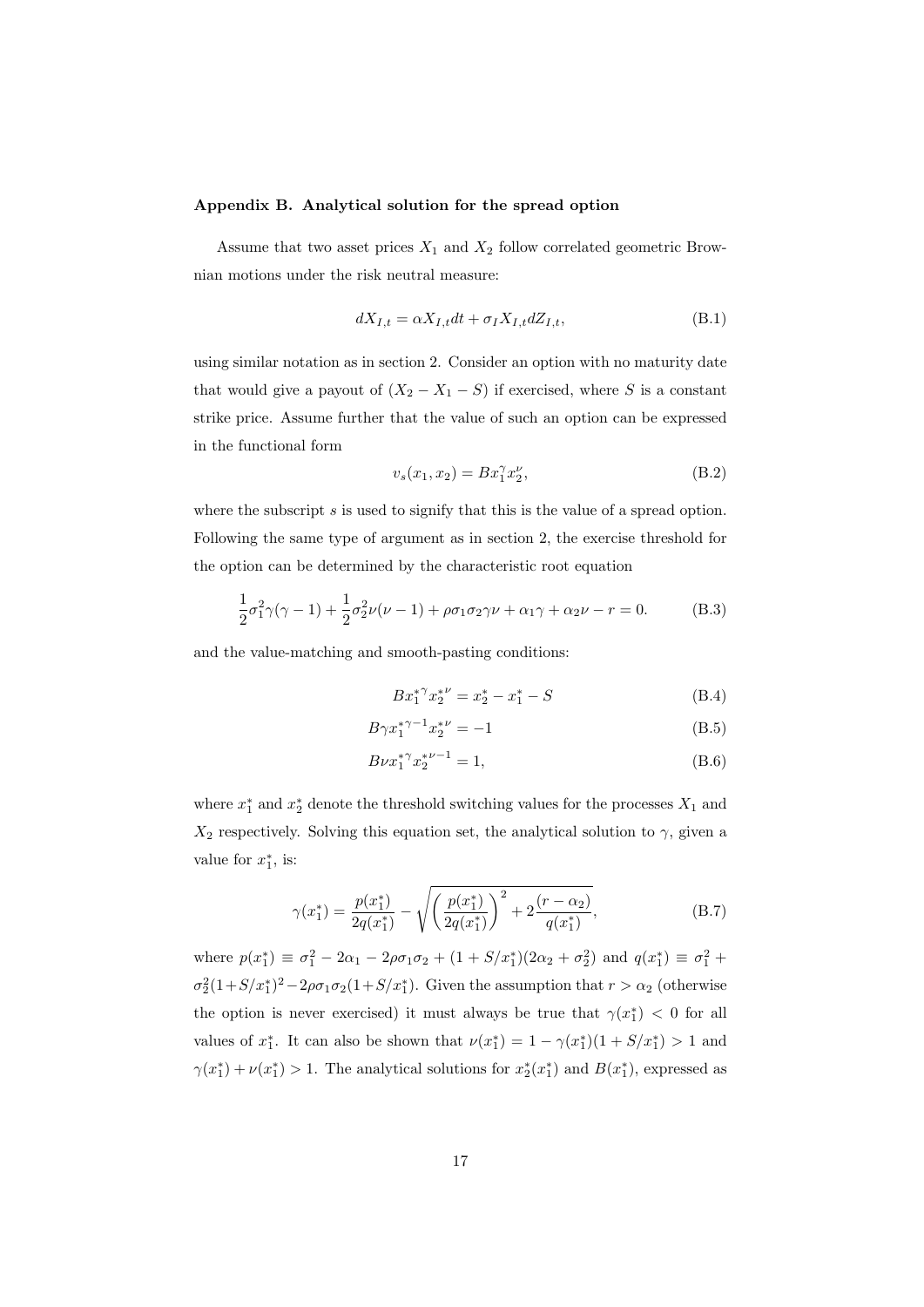functions of  $x_1^*$ , are:

$$
x_2^*(x_1^*) = -\frac{1 - \gamma(x_1^*)(1 + S/x_1^*)}{\gamma(x_1^*)}x_1^*
$$
\n(B.8)

$$
B(x_1^*) = -\frac{1}{\gamma(x_1^*)x_1^*\gamma(x_1^*)^{-1}x_2^*(x_1^*)^{1-\gamma(x_1^*)(1+S/x_1^*)}}.
$$
(B.9)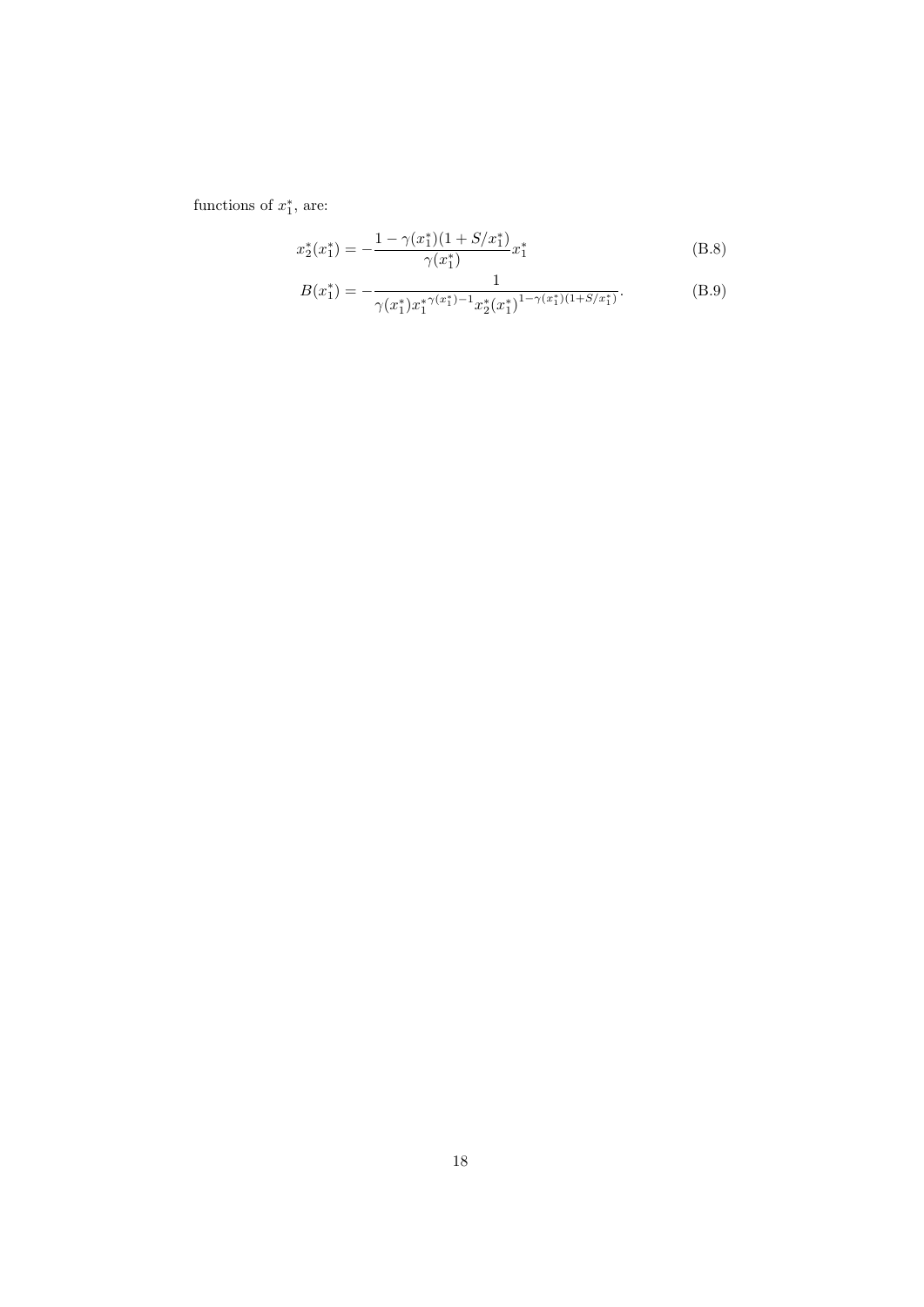#### References

- Adkins, R., Paxson, D., 2011a. Reciprocal energy-switching options. Journal of Energy Markets 4 (1), 91–120.
- Adkins, R., Paxson, D., 2011b. Renewing assets with uncertain revenues and operating costs. Journal of Financial and Quantitative Analysis 46 (03), 785– 813.
- Brekke, K. A., Øksendal, B., 1991. The high contact principle as a sufficiency condition for optimal stopping. In: Lund, D., Øksendal, B. K. (Eds.), Stochastic Models and Option Values: Applications to Resources, Environment, and Investment Problems. North-Holland, pp. 187–208.
- Brennan, M., Schwartz, E., 1985. Evaluating natural resource investments. Journal of Business 58 (2), 135–157.
- Dockendorf, J., Paxson, D., 2013. Continuous rainbow options on commodity outputs: what is the real value of switching facilities? The European Journal of Finance 19 (7-8), 645–673.
- Gahungu, J., Smeers, Y., 2011. Optimal time to invest when the price processes are geometric brownian motions. A tentative based on smooth fit. CORE Discussion Paper (2011/34), Universit catholique de Louvain, Center for Operations Research and Econometrics (CORE).
- Hahn, W. J., Dyer, J. S., 2008. Discrete time modeling of mean-reverting stochastic processes for real option valuation. European Journal of Operational Research 184 (2), 534–548.
- Heydari, S., Ovenden, N., Siddiqui, A., 2012. Real options analysis of investment in carbon capture and sequestration technology. Computational Management Science 9 (1), 109–138.
- IEA, 2008. World energy outlook. International Energy Agency.
- McDonald, R., Siegel, D., 1986. The value of waiting to invest. The Quarterly Journal of Economics, 707–728.